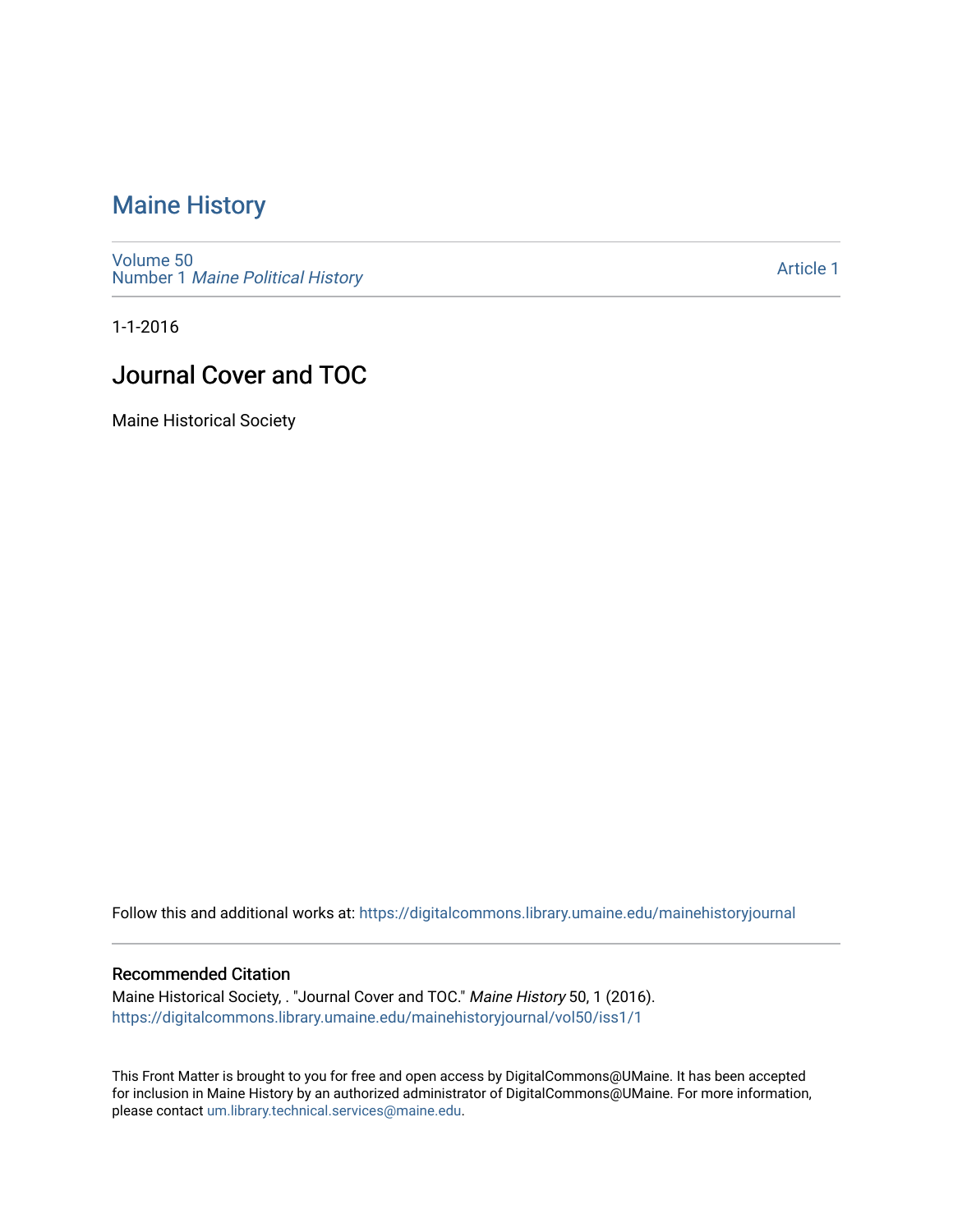# Maine History PRESERVING

# **HISTORY**

ENGAGING MINDS

### Maine Political History CONNECTING MAINE



# Volume 50 Winter 2016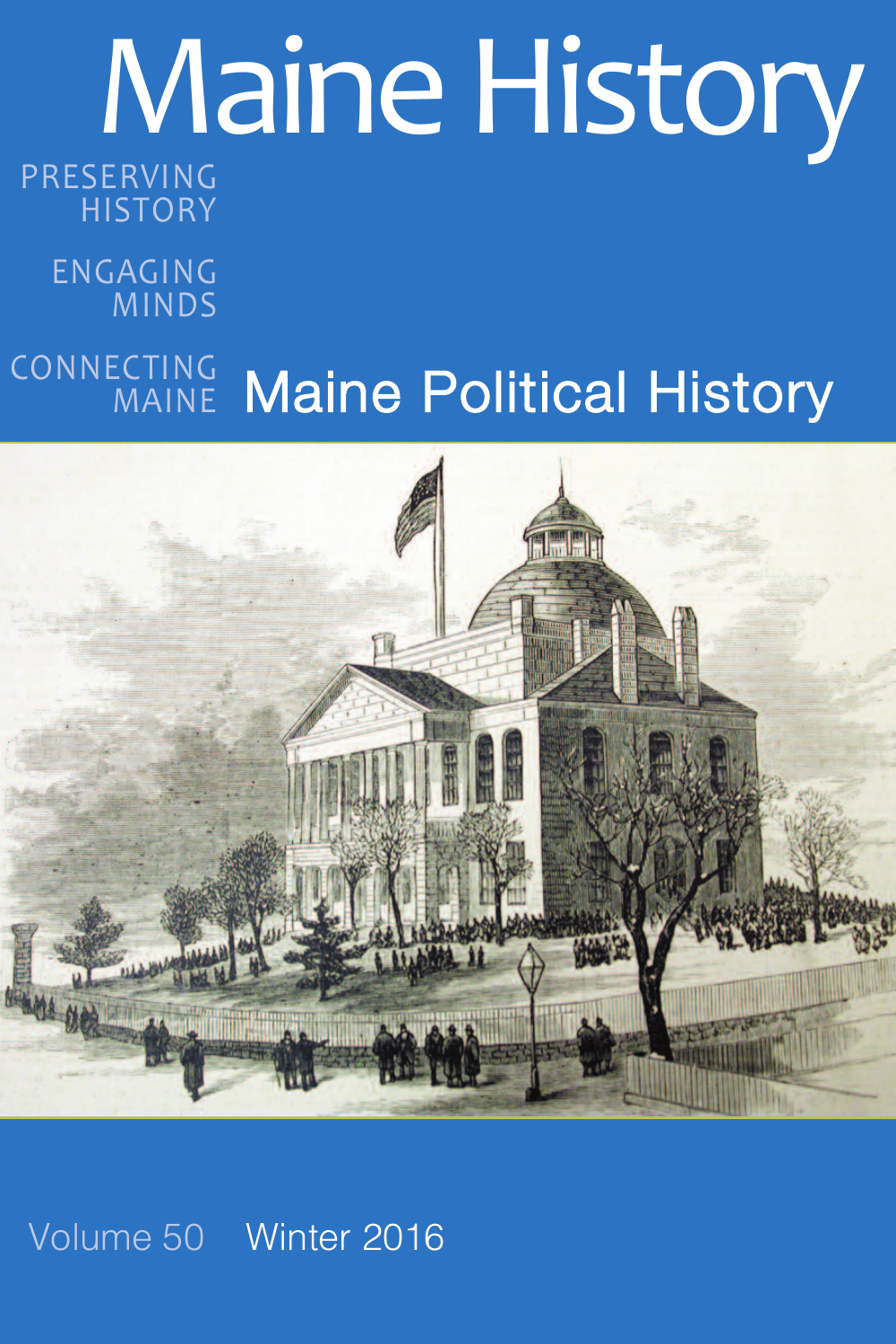## MAINE HISTORICAL SOCIETY

 Congress Street Portland, Maine

*Maine History* is published by the Maine Historical Society in cooperation with the Department of History at the University of Maine.

> Editorial Office Department of History 5774 Stevens Hall, University of Maine, Orono, Maine

All correspondence and manuscripts for review should be sent to Editor, *Maine History*, 5774 Stevens Hall, University of Maine, Orono, ME 04469. Two copies of manuscripts should be submitted in double-spaced typescript and should conform to *The Chicago Manual of Style*, 14th ed. Manuscripts accepted for publication in *Maine History* are typically 15-30 pages in length. Manuscripts will not be returned unless accompanied by a stamped, selfaddressed envelope. The Maine Historical Society assumes no responsibility for the opinions and interpretations expressed by its contributors. The articles appearing in *Maine History* are abstracted in *Historical Abstracts* and *America: History and Life*.

Books for review should be sent to the book review editor, Stanley R. Howe, P. O. Box 113, Bethel, ME 04217.

COVER ILLUSTRATION: The focus of this issue is the diverse political history of Maine, stretching from the mid-nineteenth century through the twentieth century. After becoming part of Massachusetts Bay Colony in 1652, Maine quickly emerged as a battleground of political and military contention between the French, Wabanaki, and English. In 1820, Maine voted to secede from Massachusetts and become the twenty-third state. Smith focuses on the political role of Maine's media during the mid-nineteenth century, arguing that *The Daily Argus*, a Portland newspaper, reveals an expansionist fervor that permeated the Democratic Party and determined the 1844 presidential election. Bailey complicates the image of Civil War hero Joshua Chamberlain by highlighting his oft-ignored career as governor, where his pro-growth industrialization strategy laid the groundwork for economic inequality in the state. Keating's focus on medical professionalism shows how physicians utilized the political power of their cultural institutions to influence legislation in the nineteenth and twentieth century. Hall argues that Senator Edmund Muskie's silence regarding the political crisis of the Maine Indian Land Claims in the 1970s allowed anti-Indian politicians to shape the rhetoric regarding this controversy, creating lasting consequences for Maine. Front cover image: This detailed engraving of the Maine State House in Augusta was featured in *Frank Leslies Illustrated Newspaper*, a weekly literary and news magazine. It shows legislators gathered on the lawn of the capitol building with interested bystanders peering through the gate to get a glimpse of politics in action. Collections of the Maine Historical Society.

> Copyright © 2016 by Maine Historical Society ISSN 1090-5413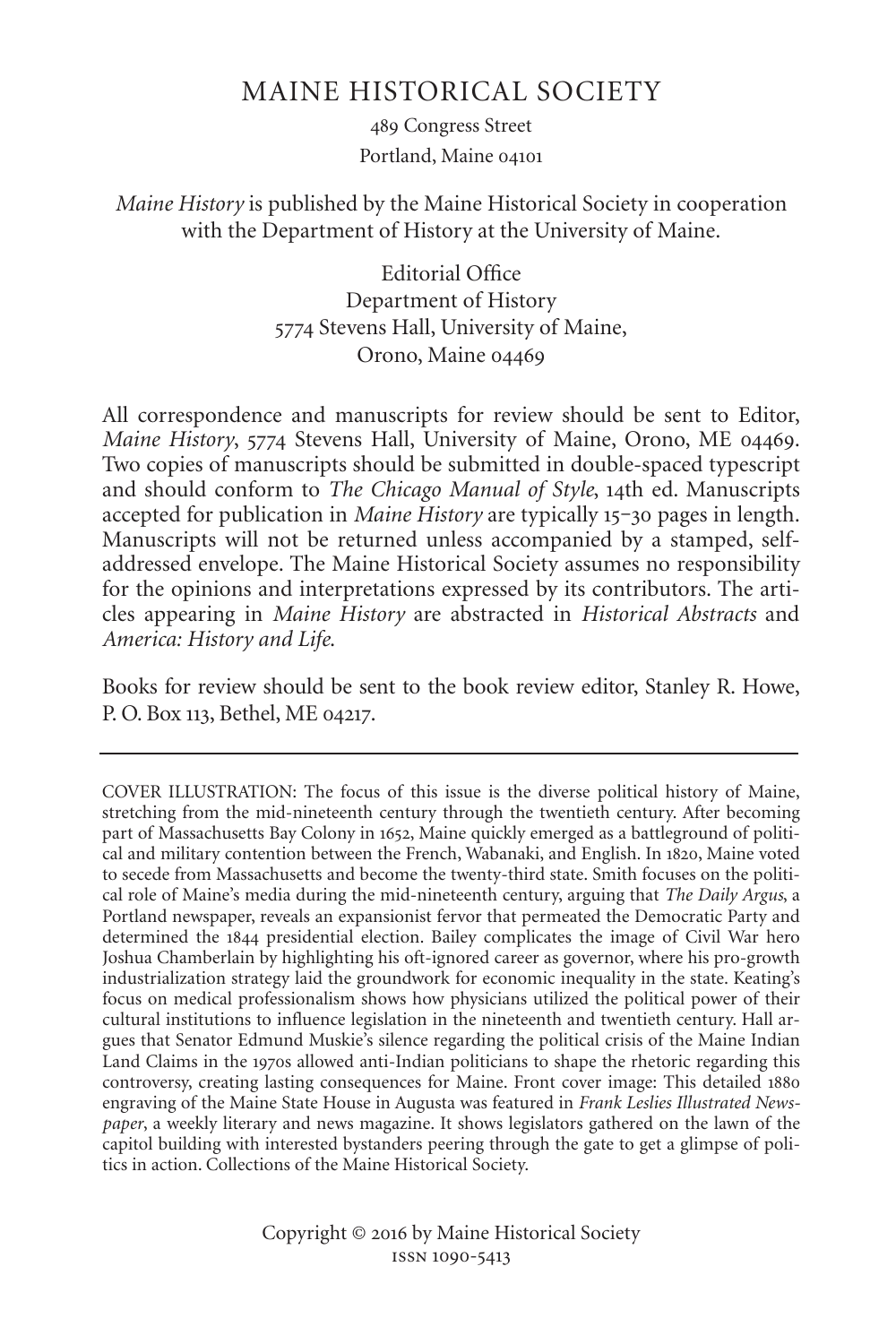# Maine History



*Editors*

RICHARD W. JUDD DANIEL S. SOUCIER

*Book Review Editors*

EILEEN HAGERMAN **STANLEY HOWE** 

## *Editorial Board*

EMERSON BAKER Salem State College

**LIBBY BISCHOF** University of Southern Maine

PAUL BURLIN University of New England

> **JOYCE BUTLER** Kennebunk

EDWIN A. CHURCHILL Maine State Museum

RICHARD CONDON University of Maine at Farmington

**JOSEPH CONFORTI** American and New England Studies University of Southern Maine

ELIZABETH DEWOLFE University of New England

**JOEL EASTMAN** University of Southern Maine

**GRETCHEN FAULKNER** Hudson Museum University of Maine

GREGORY P. GALLANT Margaret Chase Smith Library

> WENDY HAZARD University of Maine at Augusta

**STEPHEN HORNSBY** Canadian-American Center University of Maine

> STANLEY R. HOWE Bethel

**JAMES LEAMON** Bates College *Emeritus*

MAUREEN ELGERSMAN LEE Black History Museum and Cultural Center of Virginia

> SARAH MCMAHON Bowdoin College

HARALD PRINS Kansas State University

HOWARD P. SEGAL University of Maine